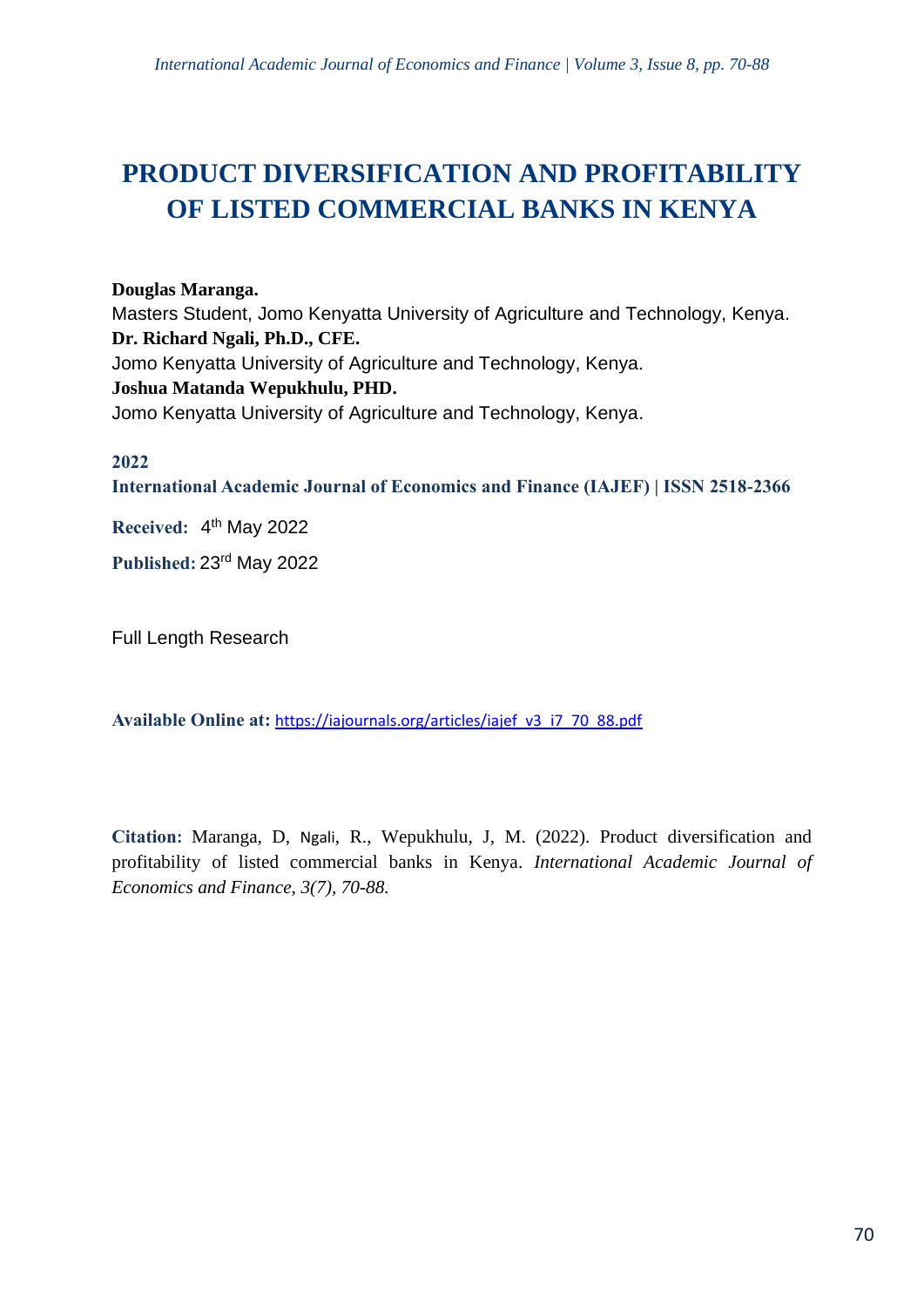## **ABSTRACT**

The general purpose of this research was to determine the effect of product diversification on profitability of listed commercial banks in Kenya. Product diversity is a strategy used by commercial banks and other financial institutions to increase overall profitability. However, not all of the items in their portfolios are successful, due to the risk inherent in each of the products that make up their portfolio. This research is crucial because it will contribute to the current body of knowledge and assist policymakers, investors, and banks in making sound investment diversification decisions. The main goal of having a diverse product was to ensure that maximum profits were made based on the returns. As a result, there was still a knowledge vacuum over whether banking product diversification improves the profitability of listed commercial banks in Kenya or not, necessitating the necessity for this research. As a result, the goal of this study was to look at how portfolio diversification, as represented by bancassurance, financial securities, real estate, and trade finance, affected the profitability of commercial banks listed on the Nairobi Securities Exchange (NSE). Modern Portfolio Theory, Agency Theory, and the Diversification Strategy Model drove this research. The study used a descriptive research methodology using a census approach to examine Kenya's 11 publicly traded commercial banks. To determine the link between the studied variables, the study relied on secondary data acquired from financial reports of the

aforementioned institutions. The data on the listed banks' profitability was gathered using data collecting sheets. Diagnostic tests were carried out to see if the collected data was suitable for analysis and drawing conclusions from. The study shows that product diversity, as measured by factors such as bancassurance, financial securities, real estate, and trade finance, and profitability, as measured by ROA for commercial banks listed on the Nairobi stock market, have a substantial link. The research factors have a significant influence on the listed banks' profitability. As a result, increased product variety in banks resulted in increased profitability. Bancassurance, financial securities, real estate, and trade finance are all study factors that have a positive significant link with the profitability of Kenya's publicly traded commercial banks. The beta coefficients back this idea as well. Because the beta coefficients are positive, each 1 unit rise in bancassurance, real estate, financial security, and trade finance will result in an increase in profit of 0.317, 0.292, 0.153, and 0.167 units, respectively. To boost their profitability, listed commercial enterprises should engage in bancassurance, financial securities, real estate, and trade finance, according to the report.

**Keywords**: Product diversification, profitability, bancassurance, real estate financing, mobile banking, trade finance.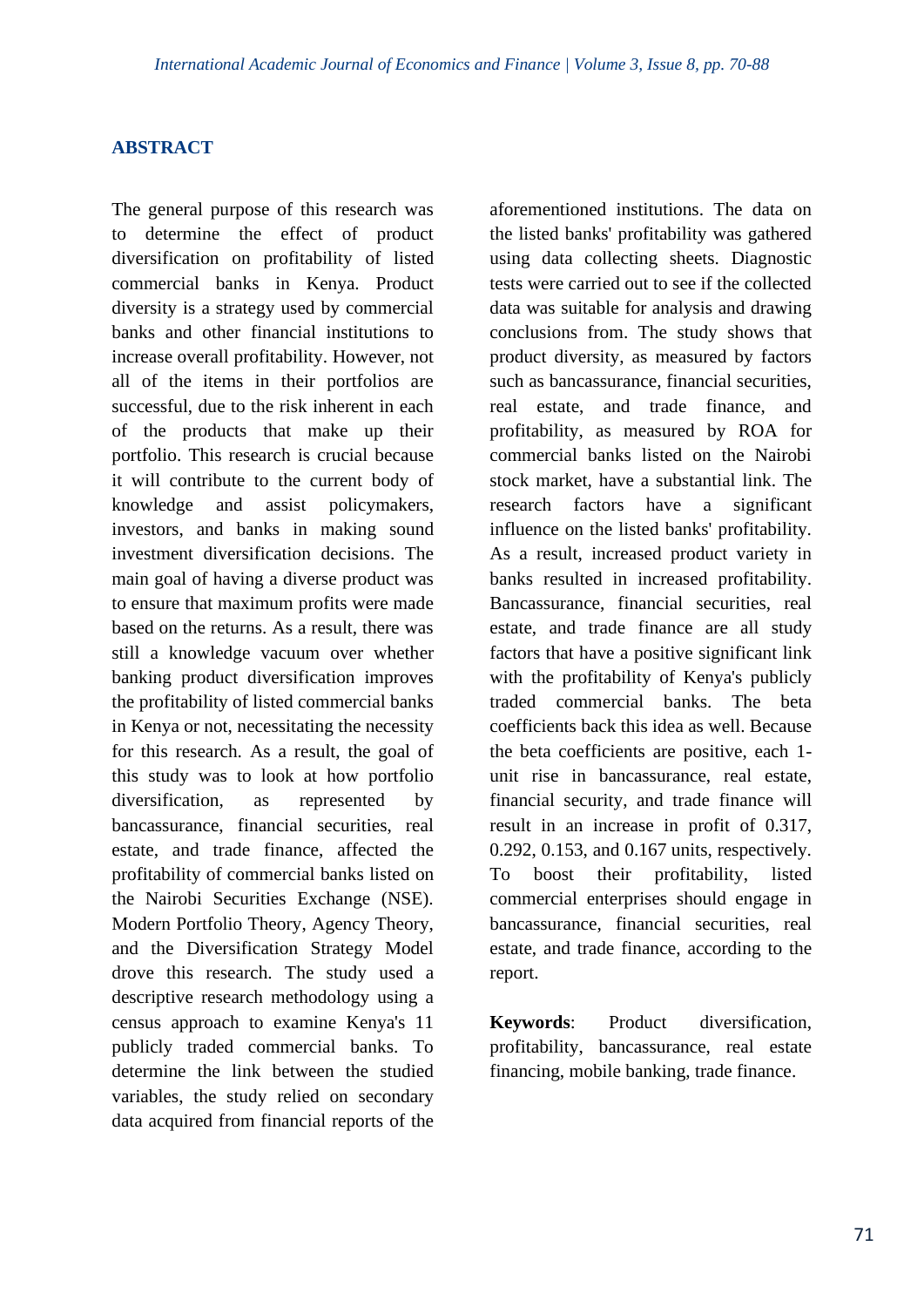## **INTRODUCTION**

Banking is critical to global economic progress. It is the economy's primary source of funding. Li, Strahan and Zhang (2020) noted that banks play an important role in counseling consumers and businesses on financial concerns as well as offering financial services. However, difficulties such as market rules have put banks in Kenya's strong performance in jeopardy, prompting them to pursue diversification as a strategy for improving their financial performance as indicated by Alengo, Okello, and Malenya (2019). Despite the fact that many banks have adopted this method, their performance has not improved significantly (Gertler, Kiyotaki & Prestipino, 2020). Li et al., (2020) allude that the banking business has been undergoing turbulence across the world as a result of deregulation of financial markets, more competition, expanded application of technology in the banking sector, and lower trade barriers, necessitating sector diversification to secure banks' survival. Furthermore, banks must comply with a number of rules, some of which are conflicting (Gertler et al., 2020). Capital and leverage levels, asset risk levels, branching and asset investment are all examined by the legislation.

Ahnert, Anand, Gai and Chapman (2019) indicated that these restrictions require banks to diversify their investments in order to comply with the rules and enhance their performance. Commercial banks must maintain a certain amount of cash flow to fulfill depositor needs (Kapan & Minoiu, 2018). However, as indicated by Thamae and Odhiambo (2021) the majority of research has been done in the United States and other affluent nations, whereas less has been done in underdeveloped countries to establish the impact of diversity on banks profitability. Product diversification has a wide range of effects on a bank's financial performance. According to Schommer, Richter and Karna (2019), this is based on findings from research in developed markets such as the United States and Europe. It increases the risk-return trade-off in the United States, whereas it improves it in European banks. When it comes to diversifying their goods, commercial banks in the United States confront a tougher risk-return trade-off.

For European banks, product variety enhances the risk-return trade-off. Diversification helps banks generate more income while reducing profit volatility (Arte & Larimo, 2022). As indicated by Chiao, Yu, Li and Chen (2018), diversification reduces the needed risk premiums on uninsured debt and other contingent claims, such as derivative contracts, and reduces the risk of diversification if it happens. In Vietnam, Ho, Phuong and Jamshid (2019) reported that financial institutions may have greater average revenues if they use part of the diversification advantages to pursue higher-risk investments. South Asia has the world's fastest economic growth rate, according to a 2016 World Bank report. The banking industry is the backbone of modern economies, and a varied, lucrative, and stable banking system is required for strong and thriving economies (Thirathon & Supawat, 2019).

According to Duho and Onumah (2019), venturing in an unconnected endeavor boosts a company's prospects of doing better and earning greater profits. According to Ada and Cross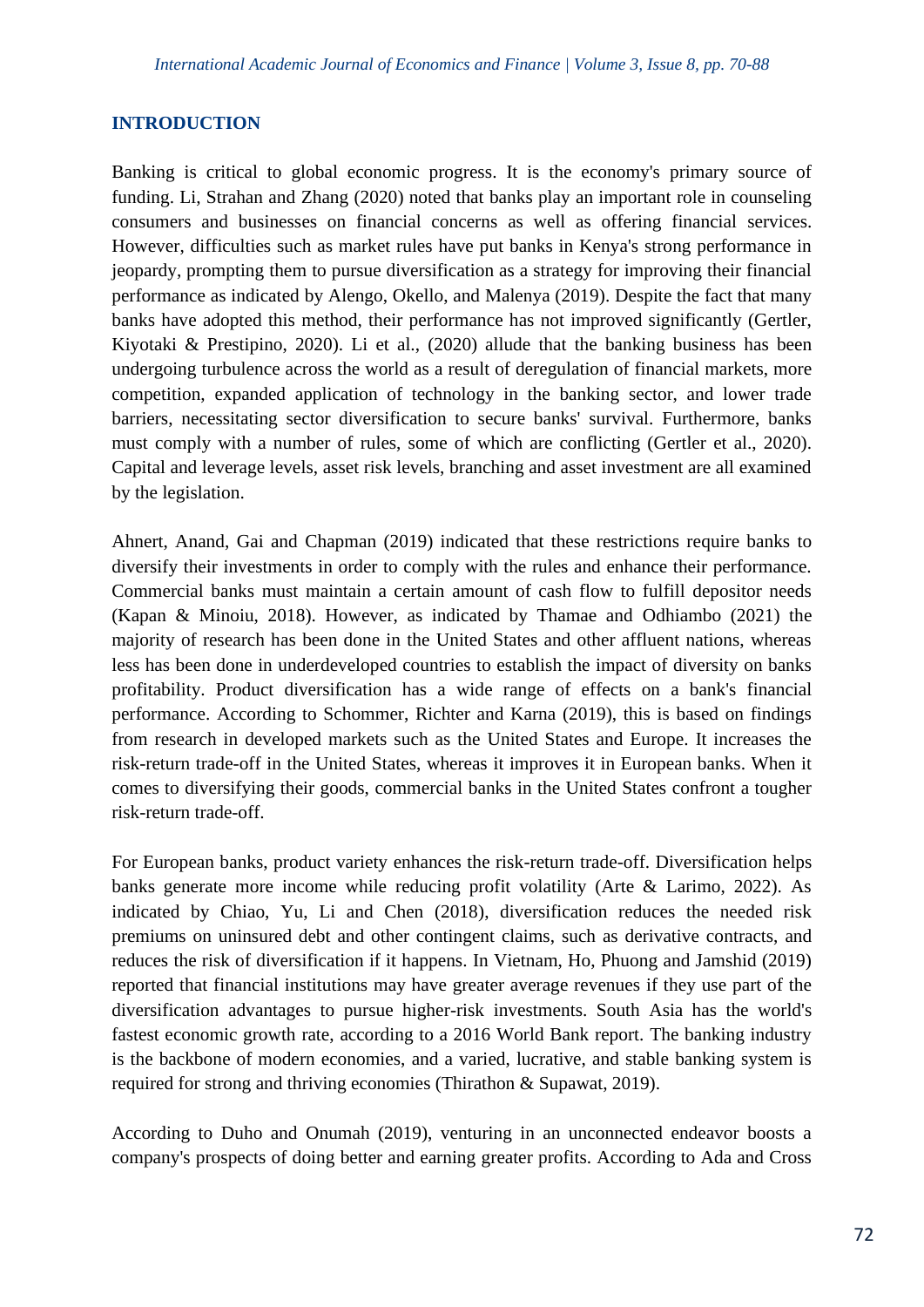(2020), who studied product-market diversity and its influence on business growth and financial performance in Nigeria, connected diversification had a considerable impact on company performance, but unlinked diversity had a negligible impact. According to Abuzayed, Al-Fayoumi and Molyneux (2018), setting together an investment portfolio is an important procedure since it allows a company to reduce its risks while also increasing its profits.

In Kenya, the banking sector is constantly confronted with fierce competition from microfinance and non-bank financial firms, as well as shifting rules (Makau, & Ambrose, 2018). Commercial banks are also obligated to publish several disclosures in their financial filings, implying that business plans are not secret. The Banking Amendment Act was signed into law in August 2016, establishing interest rate regulations in Kenya.

These unique characteristics of the banking business, taken together, make it difficult for local banks to attain optimal economic gains (Central Bank of Kenya, 2021). Profitability of banks is of particular significance since poor monetary performances may contribute to liquidity issues for commercial banks, which can cause depositor panic and ultimately lead to bank failure. The consequences of a single bank collapse are severe, and they can influence a wide range of businesses, resulting in a negative impact on economic growth (Njuguna, Kwasira & Orwa, 2018). Banks are particularly important in developing nations like Kenya since they are key financial intermediaries, providers of funding, and primary depositors of savings (Alengo, Okello, & Malenya, 2019).

As a result, the banking industry has become a prominent priority in most strategic plans, such as Kenya Vision 2030, since it allows for higher savings. Ahmed and Simba (2019) added that this is also accomplished through investments, which provide monetary stability while simultaneously propelling the economy forward. It is necessary for commercial banks to regularly examine their business dynamics in order to grow (Buigut and Soi, 2018). The diversification techniques that Kenyan banks employ are the source of their competitiveness. Banks that deal with commerce the Nairobi Securities Exchange in Kenya is where the stock is traded. The Nairobi Securities Exchange (NSE), situated in Kenya, is a significant African exchange. The NSE offers both equity and debt securities and provides local and international investors with world-class trading facilities. The exchanges remains critical to Kenya's economic progress since it encourages investments and savings while also increasing access to low-cost financing. An entity must meet certain rules and restrictions in order to be listed on the exchange. Only 11 commercial banks are listed on the Nairobi Securities Exchange, out of the 40 licensed commercial banks functioning in Kenya's financial industry.

# **STATEMENT OF THE PROBLEM**

The financial industry in Kenya has expanded slowly, with listed banks reporting 4.4 percent earnings per share (EPS) growth in 2016, comparing to 2.8 percent the year before and a 5 year average of 13.9 percent (CBK, 2020). Despite this expansion, the banking industry's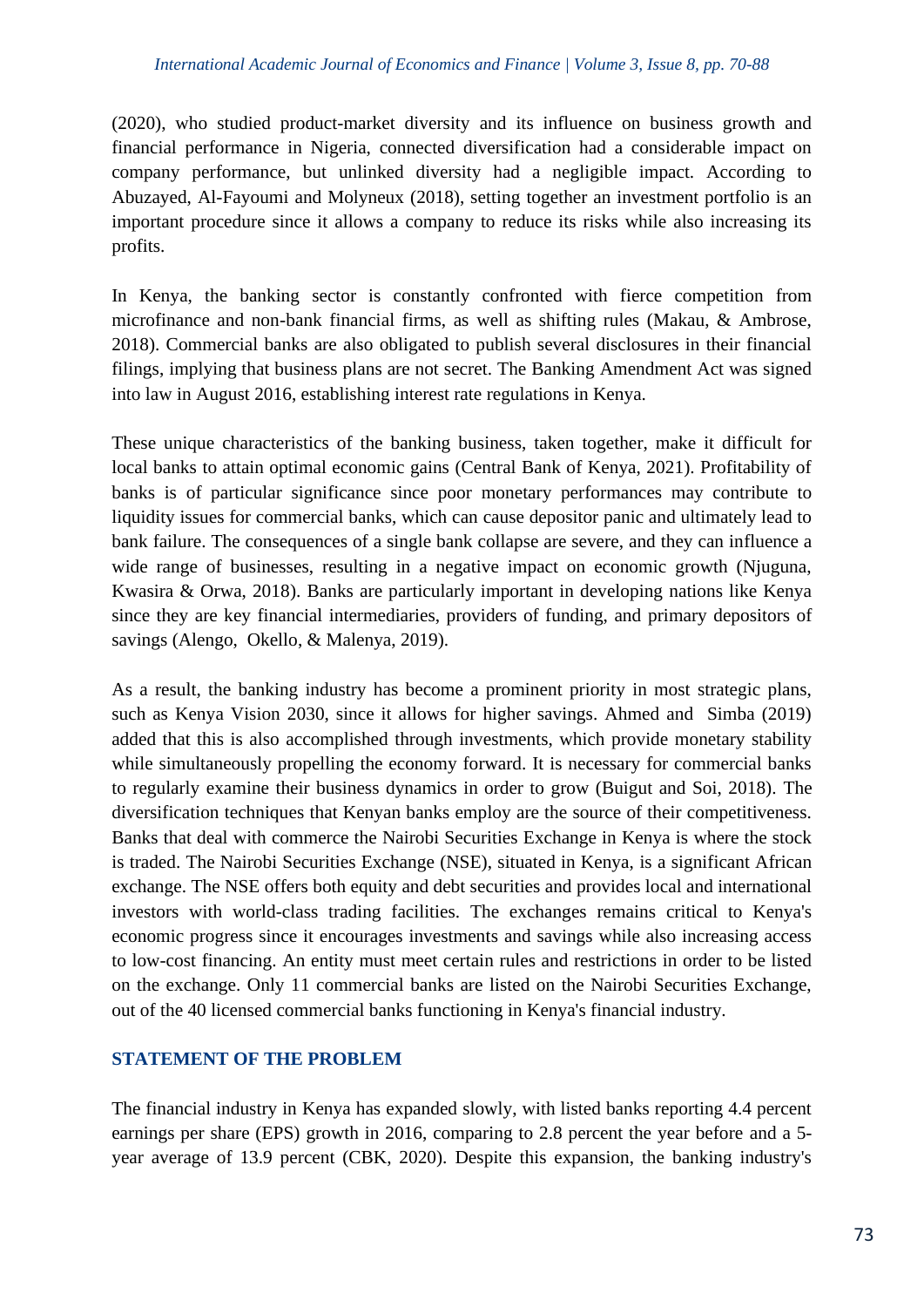overall financial performance is still behind the 14.6 percent predicted growth rate. In 2020, the sector's income growth was muted, as banks boosted provisioning levels by 48.0 percent to cover possible bad loans. Due to higher provisioning levels, the sector's profit before tax (PBT) fell 19.2 percent to Kshs 23.6 billion in the third quarter of 2020, down from Kshs 29.2 billion in the previous quarter (CBK, 2021).

As a consequence, total profitability for listed banks fell in 2020 compared to 2019. Non-Funded Income climbed by 6.4 percent weighted average in the financial year 2020, compared to 17.4 percent in the previous year. The banking sector's Non-Funded Income to Operating Income ratio also dropped, from 37.4 percent in 2019 to 35.4 percent in 2020, resulting to lower profits growth across the board (Cytonn, 2021). Despite the studies that have been undertaken, Kenya's banking sector has shown little development or growth in recent years. Financial reports suggest that the sector's overall financial performance has been below industry projections since 2015, with certain banks closing and others combining.

The average growth rate over the last five years was 13.9 percent, which was lower than the predicted growth rate of 14.6 percent. Furthermore, the banks' gross loans and deposits grew at a modest pace (CBK, 2021). Despite efforts to diversify assets and activities, this has remained the case. Given this situation, there is still a knowledge vacuum about how diversity affects commercial bank performance. As a result, doing this investigation was necessary.

# **OBJECTIVES OF THE STUDY**

The general purpose of this research was to determine the effect of product diversification on profitability of listed commercial banks in Kenya.

The specific objectives of the study were:

- i. To determine the influence of the bancassurance services on profitability of listed commercial banks' in Kenya.
- ii. To establish the significance of financial securities on the profitability of listed commercial banks in Kenya.
- iii. To assess the significance of real estate on profitability of listed commercial banks in Kenya.
- iv. To examine the significance of trade finance on profitability of listed commercial banks in Kenya.

# **THEORETICAL REVIEW**

## **Modern Portfolio Theory (MPT)**

Harry Markowitz formulated this hypothesis in 1952. The theory aims to maximize the anticipated return of a given portfolio risk, or reduce the risk of a given portfolio at a particular level of expected return. Investors make decisions depending on their willingness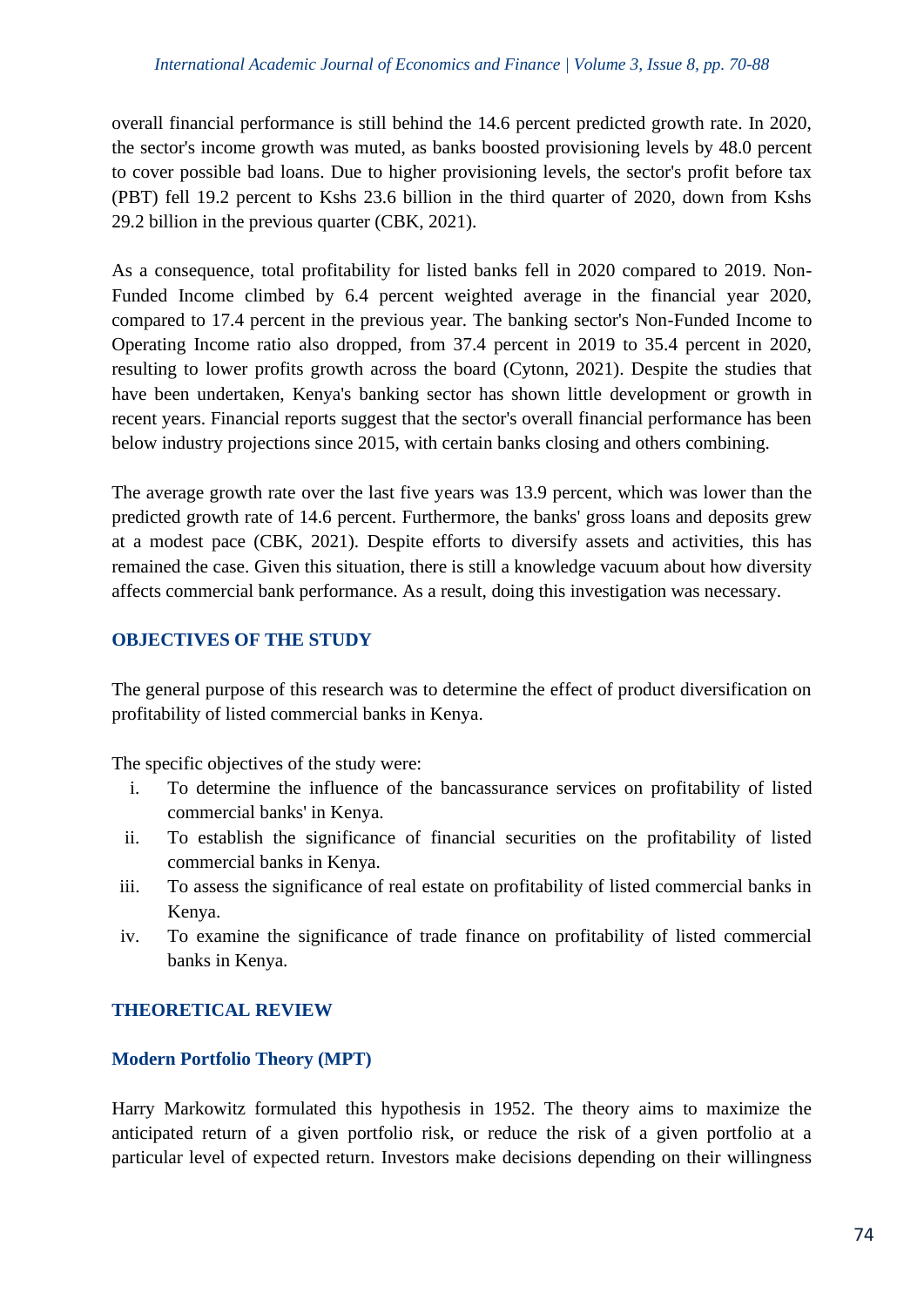to take risks, according to proponents of this view (Markowitz, 1952). Most investors, on the other hand, are risk averse and choose portfolios with minimal risk but greater returns. Regardless of this inclination, risk is inherent in business, and the bigger the risk, the larger the projected rewards (Khan & Hildreth, 2002). This means that investors will always pick a portfolio that is less risky but has a greater projected return.

As a result, the theory seeks to maximize a portfolio's anticipated return at a given level of risk, or vice versa; minimize a portfolio's risk by carefully selecting the assets to be included in it (Fabozzi, Gupta, & Markowitz, 2002). This indicates that banks can mix several investment alternatives with no positive link in predicted returns. As a result, MPT is critical in decreasing the overall variance of the expected return from a particular portfolio decision while assuming rational investors and efficient markets. To lower portfolio risk, investors should make asset pairings that aren't perfectly positive correlated. Theory is important in math since it helps to construct the diversification notion in investing, which means that the investments will have lower risk than if they were explored separately.

Following portfolio diversification, current portfolio theory is critical in describing investment possibilities while considering the underlying risks and projected returns. It also aids in the allocation of resources to alternative investment possibilities, as well as the reconciliation of risks and returns and the measurement of a company's success. Despite the theory's theoretical usefulness in calculating inherent risk and the link between it and expected return, opponents challenge the theory's ideality in identifying the best investment decision. This uncertainty stems from a lack of financial realities.

In this theory, the risk-return correlation measurements are based on predicted values, which means they mathematically describe what is expected in the future. This suggests that the theory does not account for the present. In the actual world, investors should be able to replace projected values with historical asset returns and volatility measurements. According to this theory, you should select the point on the frontier that maximizes anticipated utility, which is a calculation that expresses your preference for risk against reward. As a result, additional evidence should be gathered before drawing any generalizations.

## **Innovation Theory of Profits**

Joseph Schumpeter established the profit-innovation theory. According to this view, earnings are generated through the entrepreneurs' inventions. Portfolio diversification methods or new ideas to reduce costs and improve demand for the items might be examples of such breakthroughs. There are two different types of innovations. There are many that try to keep their manufacturing costs as low as possible. For instance, introducing new technology, utilizing a new supply of raw materials, or employing a lower-cost manufacturing process. Methods to enhance product demand are the second example. Superior advertising strategies, the introduction of substitutes, and the creation of a new market are all examples of this.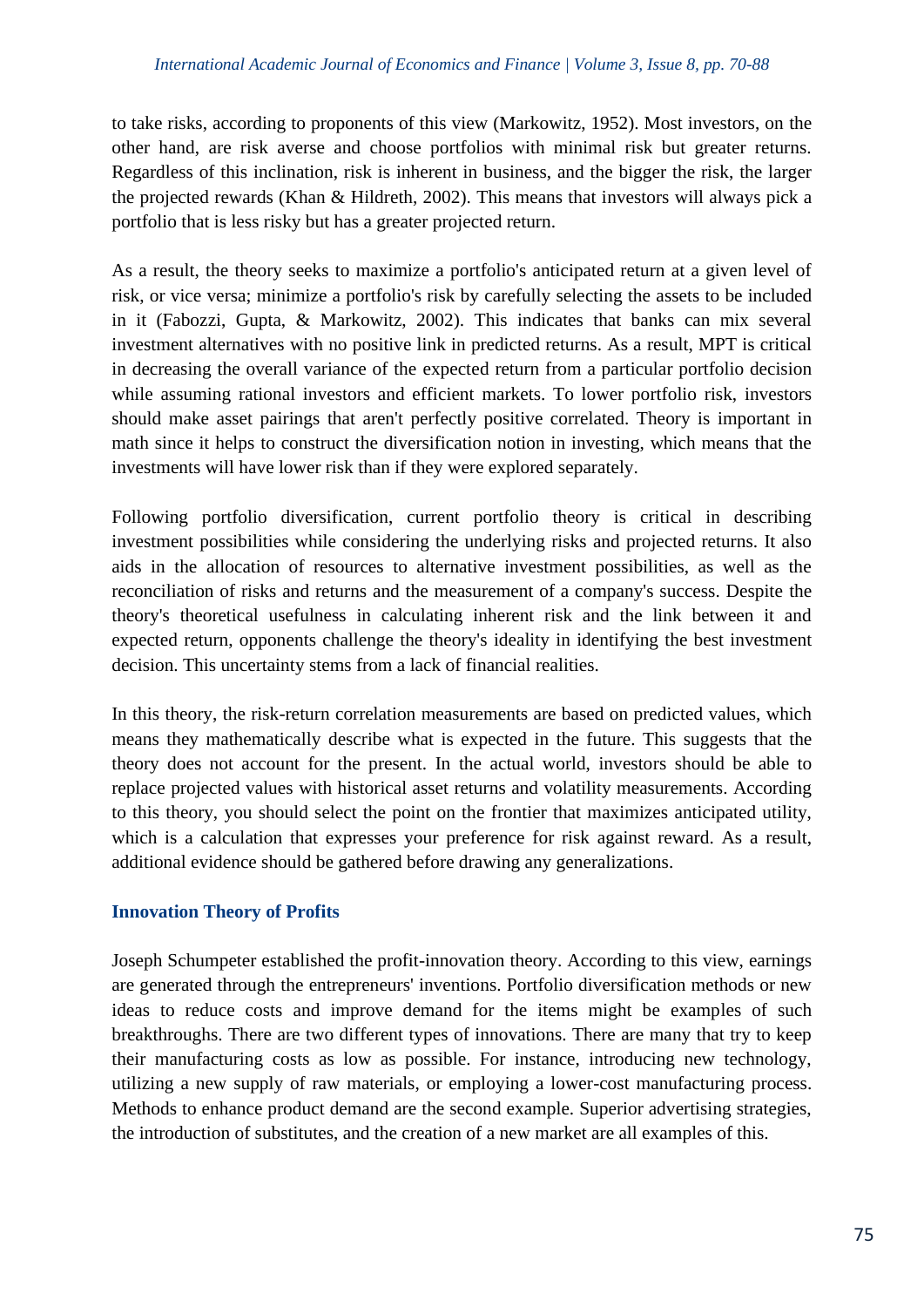If an invention lowers the cost of manufacturing while also increasing demand for a product, it is considered successful. An entrepreneur who invents a new product or service has a monopolistic position at first, allowing him or her to reap extraordinary profits. Profits steadily decline as competitors become aware of the situation. When a law grants patent protection to such developments, however, the entrepreneur might gain a significant advantage. Bill Gates, for example, created the Windows operating system and MS-office suites of computer software and became a millionaire as a result of his ideas.

Similarly, Xerox Corporation profited handsomely on the development and marketing of improved copying technology (Nipun, 2017). Portfolio diversification is a type of innovation that helps businesses save costs and raise capital. According to this thesis, entrepreneurs should have a pool of inventions because the discovery of any breakthrough is unlikely to enjoy a monopoly owing to competition adoption. This theory has various flaws, including the fact that it ignores the element of uncertainty and the possibility of other profit-generating approaches.

## **Diversification Strategy Model**

Diversification is one of the four marketing strategies created by Igor Ansoff in 1957 as part of the product matrix's four strategies. Market penetration, according to the notion, comprises the marketing of a company's current items in an existing market. Product development is the process of creating a new product that will be sold in an existing market. The sale of current items in a new market is referred to as market development. Diversification is the matrix's fourth and final strategy, in which a company enters a new market with a new product. Diversification can be utilized instead of the other three techniques to help a firm expand (Hussain, Khattak, Rizwan, & Latif, 2013).

When it comes to diversification, there are two forms of diversification: diversification techniques and diversification types. Diversification techniques include acquiring a company, generating new goods, forming partnerships, and coming up with new technology and licensing them. Vertical, horizontal, concentric, and conglomerate diversification are the four forms of diversification identified by Pearce, Robinson, and Mital (2008). Vertical diversification occurs when a company moves forward in its manufacturing cycle to reach new phases.

This occurs when a corporation manufactures its raw materials or distributes its finished goods. This form of diversification helps a company to lower its investment risks by lowering the danger of its products not finding a market. Horizontal diversification, on the other hand, occurs when a company introduces new items that are aimed at current clients. This type of diversification allows a company to grow its output without having to hire new employees or learn new skills (Hussain, et al., 2013). Conglomerate diversification refers to when a company creates new items utilizing existing technology and marketing processes in order to expand and diversify its product line.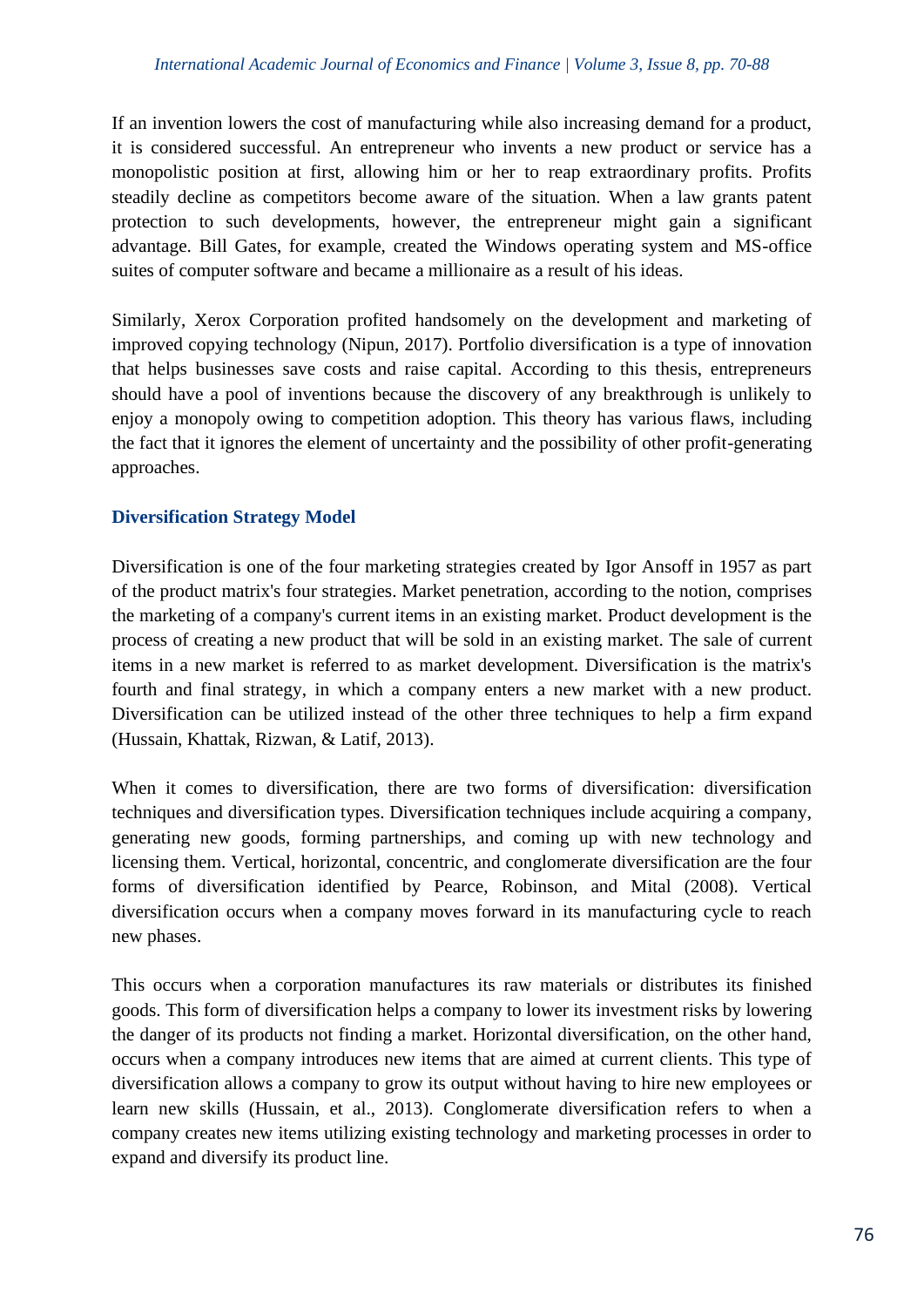The firm is able to produce higher profits while spending a modest expense to diversify because of the intimate relationship between the current and new enterprises. Diversification of a conglomerate may also occur when new items are developed utilizing new technology and supplied through new channels. It exposes a company to new options that have the ability to boost profits through successful initiatives (Pearce, Robinson and Mital, 2008). Given that banks diversify their operations by employing a variety of unrelated goods and enterprises, this theory will aid in identifying diversification techniques and how they assist listed companies stay profitable.

# **CONCEPTUAL FRAMEWORK**



## **Bancassurance and Financial Performance**

Bancassurance is the combining of banking and insurance services that are sold as a single package by the same organization. Abiyyu, Najib and Asmara (2020) describes bancassurance as a procedure in which an insurance company sells its products through the bank's customer network. The bank and the insurance business benefit from this arrangement since it allows the bank to generate risk-free revenue while the insurance company expands its network and capacity by obtaining new clients from the bank's network. Bancassurance, according to Deepa & Rafi (2020), allows banks and insurance businesses to work jointly in the financial sector.

According to Grazy and Ganesan (2018), bancassurance emerged in Europe as a strategy for increasing mortgage and consumer credit development as well as financial sector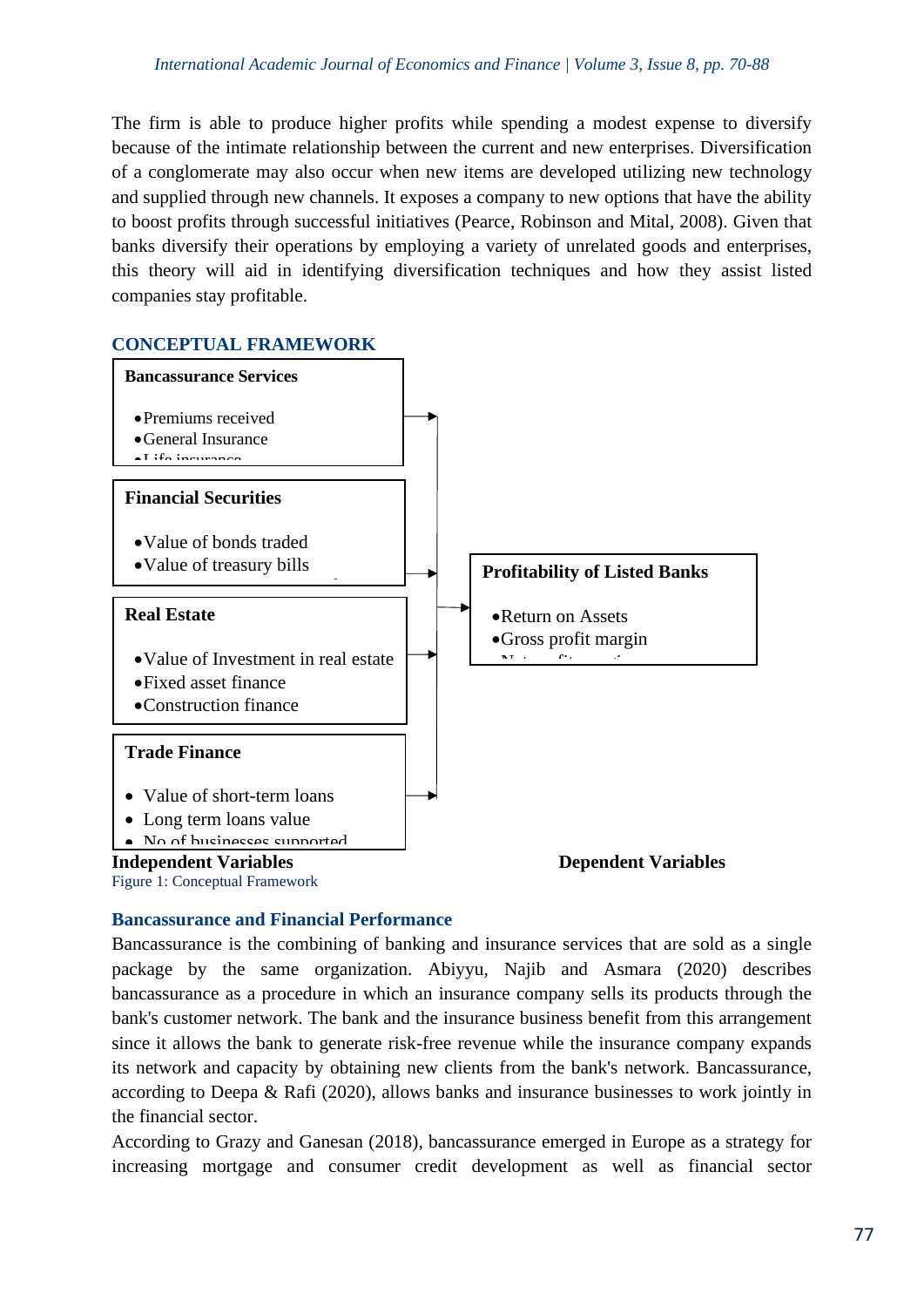deregulation. According to Guru and Yadav (2020), non-life insurance has the greatest market share in Europe, with Turkey (9.7%), Portugal (9.3%), the United Kingdom (9.9%), France (9.0%), the Netherlands (8%), and Spain (8%). (7.9 percent ). With a product called Barclays life, Barclays bank was the first to engage into bancassurance in 1965 (Rauch, 2020).

Bancassurance has extended to other parts of the world since then (Tomislava, Miletic & Pavic, 2019). The central bank of Kenya launched Bancassurance with laws that helped manage its expansion in Kenyan banks. By entering the insurance industry, banks are broadening their offerings. This aids them in adapting to and dealing with the growing competition in the financial markets. In recent years, the majority of Kenya's listed banks have delved into bancassurance, which has helped them increase their competitiveness and profitability (Chukwuma & Nebo, 2019). Devi (2020) investigated how bancassurance affects bank profitability and efficiency in Taiwan.

The study's goals were to determine the influence of bancassurance on bank performance as well as the impact of a bancassurance-based diversification strategy on bank performance. According to Devi (2020), the Taiwan Insurance Institute provided the researchers with bank data on bancassurance from 2004 to 2012. The study of this data revealed that the commission revenue as well as the value of the company's stock had increased. Furthermore, it was shown that banks that seek bancassurance earn a higher risk-adjusted return, resulting in enhanced bank efficiency and higher shareholder returns.

## **Financial Securities and Financial Performance**

Earnings from company investments result in improved working performance, which boosts the firm's competitiveness (Castaldi & Giarratana, 2018). Furthermore, according to Schommer, Richter and Karna (2019), tying investment profits to firm-specific criteria such as the structure and size of the organization has the potential to help banks make better investment decisions.

Mawdsley (2019) outlined that one of the current tactics utilized by financial organizations throughout the world is portfolio management. It assists institutions in rebalancing their loan asset portfolio by allowing them to fully utilize the credit market's functionalities. In some circumstances, institutions do a risk assessment of their credit concertation risk. This aids businesses in risk management by allowing them to monitor the loan approval process. Asset allocation, diversification, and risk management are some of the tactics that banks might employ to manage their portfolio (Habiburrochman et al., 2019).

Disparities in risk-taking capabilities for banks in various tiers, as well as discrepancies in goods provided, contribute to the differences. Diversification may be utilized to manage a portfolio as well. By combining unrelated investments, the investor hopes to lessen portfolio risk and volatility (Derek, 2015). Dimitriou (2020) also discusses portfolio management,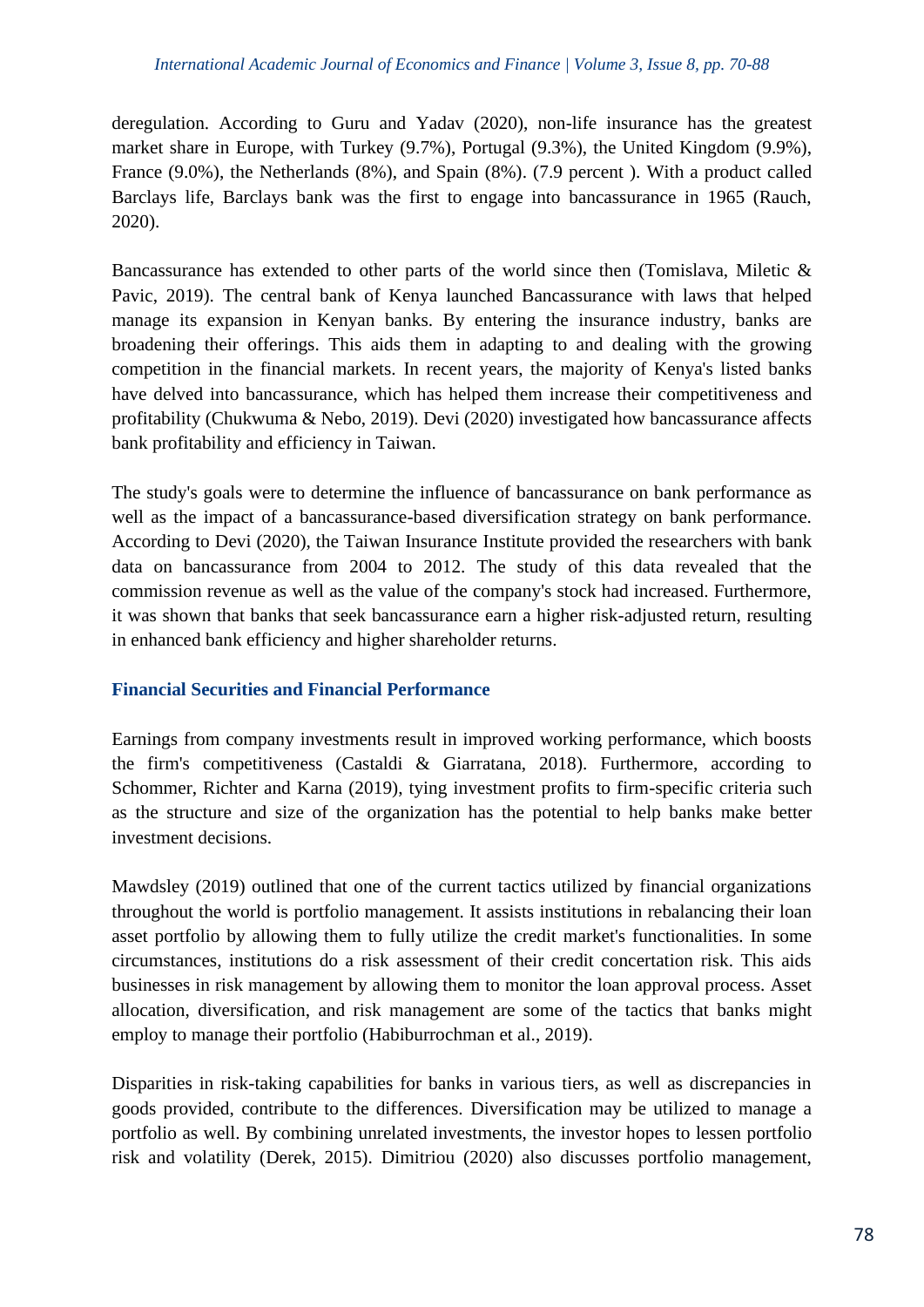which involves grouping assets that are unrelated in order to reduce risk. It requires categorizing the portfolio into equity, fixed income, cash equivalents, and other asset types. Furthermore, diversifying assets allows them to be dispersed throughout other markets and countries, reducing the danger of having them all in the same area and market.

Bank managers seek for assets that are within a reasonable risk range and may produce satisfactory returns (Iranban et al., 2019). As a result, they create a list of the anticipated holdings. Despite the fact that corporations and investors want high profits with low risks, the reality is that there are inconsistent results, and fewer risks typically lead to poorer returns. As a result, diversity is used to blend assets from various classes and groupings, resulting in a less hazardous portfolio. This aids banks and other businesses in avoiding bad performance that might jeopardize the company's overall profits.

## **Real Estate Finance and Financial Performance**

Banks have discovered a new niche in house financing as a method of diversifying their services and investments as a result of these developments in the real estate business. According to Ahnert et al., (2019), real estate finance comprises the providing of cash for housing developments or even acquisition. Commercial banks give mortgage loans to real estate investors. Other organizations that specialize on real estate, such as savings and loan cooperatives, mortgage institutions, insurance companies, parastatals, pension funds, trusts, and other corporations, also contribute funding for housing developments.

During the financial crisis of 2007, Kapan and Minoiu (2018) conducted research on the impact of mortgage-backed securities and the effectiveness of restrictions in the United States. The goal was to see how the performance of banks that provide mortgages was affected by the financial crisis. A regression analysis was carried out between the variables of bank performance and a number of other factors that contributed to the crisis. According to the Ada and Cross (2020) findings, mortgage-backed securities have a significant influence on financial instruments, producing a significant impact on the financial market. Furthermore, the investigation discovered that several banks in the United States exploited mortgagebacked securities to boost their expansion throughout the financial crisis. However, because the study focused primarily on the American setting and crisis, the findings can only be applied to that context.

Castaldi, and Giarratana (2018) conducted a comparison study on the performance of real estate against financial assets as mortgage security. The goal was to see if the switch to financial assets could be justified. Makau and Ambrose (2018) conducted a study in Kenya to investigate the influence of investment diversification on bank financial performance. They conducted their investigation in an exploratory manner. Their goal was to establish the influence of insurance investments on banks ' financial performance, the impact of government securities on bank financial performance, and the impact of real estate investment and stock purchases on bank financial performance in Kenya.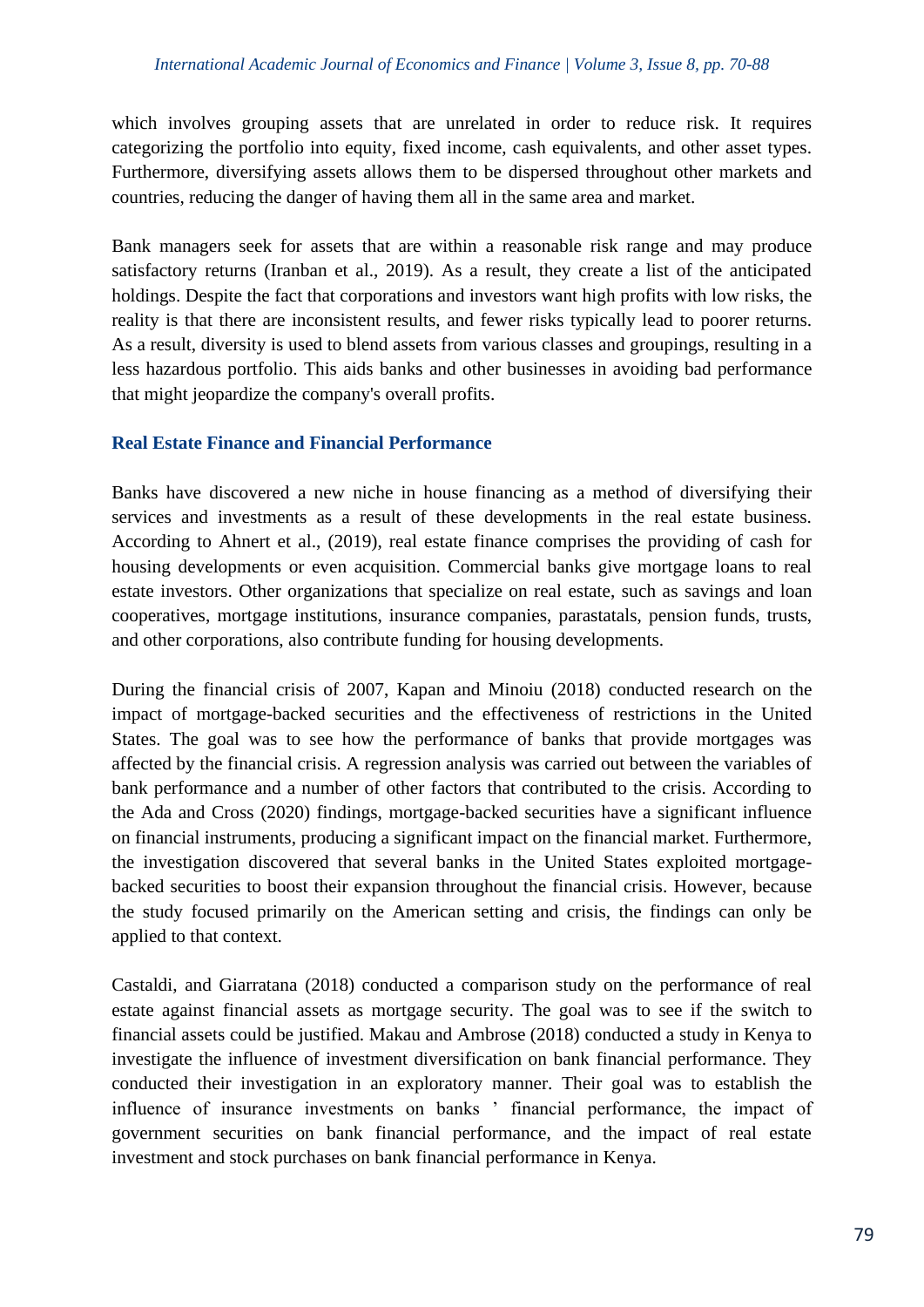#### **Trade Finance and Financial Performance**

Effective trade credit management is critical in corporate finance plans since it has a significant impact on risks and firm performance. Benz and Hoang (2018) investigated the impact of trade credit control in affecting the profitability of businesses. The outcomes of these investigations indicated that the variables had a linear connection. The linearity of the link, on the other hand, separates the researchers into two opposing factions. One school of thought is that increasing trade credit investments will boost a company's profitability. According to Jha et al., (2021) the opposing side believes that a high level of trade credit investment is associated with significant risk, which can result in revenue loss or a high cost of financing, lowering a company's profitability. As a result of these contrasting viewpoints, trade credit is likely to have a non-linear connection with a business's success.

If this is the case, then there is a level of trade credit at which corporate earnings are at their highest. Some research (Chiao et al., 2018) support the idea that there is no linear relationship between company investment and profitability. Trade finance refers to the funding of trade activity, which includes both domestic and international trade transactions. A buyer and a seller are required to conduct a trade transaction. In the middle of this interaction, there are intermediaries who help the transaction go smoothly. As per Ahnert et al., (2019) banks and other financial institutions are among these middlemen, and they can also fund the trade. Banks provide trade financing solutions that have been created to mitigate the risk associated with business activities. This makes it easier for commerce to take place. To gain a competitive edge in the international trade market, banks must discover ways to reduce the buyer's costs while also ensuring that the seller's offer is optimized. They also need to figure out how to manage political, financial, and currency risks from both the buyer and seller's perspectives.

Motanya (2019) investigated the effects of trade finance on the profitability of Kenyan petroleum companies. In the study, he points out that when clients negotiate credit conditions with suppliers, they invariably receive reductions. As a result, suppliers should have a mechanism in place to encourage customers to make regular payments. This will aid suppliers in avoiding liquidity problems. Furthermore, if a company's procurement process is poor, other elements of the company are likely to suffer. The research examined here is restricted in that it focuses on working capital management rather than particular areas of working capital such as trade credit receivables and payables. The importance of comprehending the role of these components cannot be overstated.

## **RESEARCH METHODOLOGY**

A descriptive research design was adopted in this study. The Nairobi Securities Exchange's listed banks were the study's target population (NSE). Kenya has 11 listed banks, according to the NSE data.Because of the small target population of 11 NSE listed banks, the study used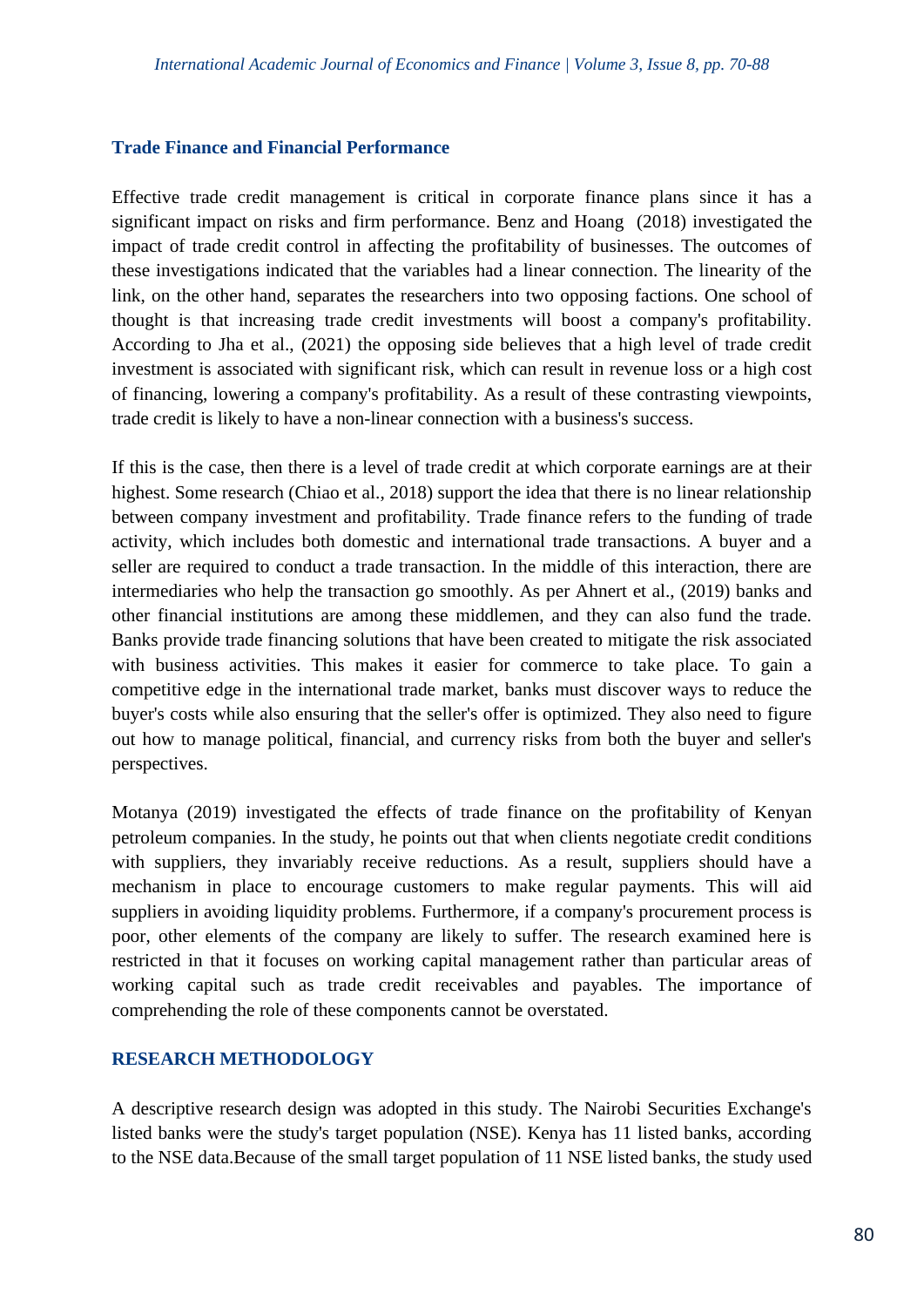a census technique in which all of the banks were included. Census was also picked because of the banks' accessibility and modest quantity. As a result, a realistic picture of how product diversity affects the profitability of these publicly traded banks was provided. Secondary data was acquired from the Central Bank of Kenya and Baking Survey reports spanning the years 2011 to 2020 for this study. To verify the trustworthiness, reliability, and validity of this secondary data, the study will collect secondary data using the review guide. To guarantee that the research adheres to research norms and standards, the researchers obtained a license from NACOSTI, which allows them to be held accountable for the study's research procedure.

The pilot test in this study used financial data from Equity Bank. EViews software was used to analyze the pilot data. Multicollinearity, heteroscedasticity, and normality tests were performed as diagnostic tests. The acquired information was first examined for completeness and readability. Using the SPSS spreadsheet, the data was coded and tallied. The data was analyzed using descriptive and inferential statistics. The examined data was evaluated in order to convey the study's results and conclusions. The study adopted panel data regression model. The equation was as follows;  $Yi = \alpha + \beta_1 X_1i_t + \beta_2 X_2i_t + \beta_3 X_3i_t + \beta_4 X_4i_t + \epsilon$ Where:  $\alpha$  represent constant Y<sub>i</sub> represent Commercial Banks profitability.

 $B_1$ ,  $B_2$ ,  $B_3$  and  $B_4$  represent  $\beta$  etas for each factor.  $X_1$ - $X_4$  are the factors influencing profitability. They include:

X<sup>1</sup> represents Bancassurance  $X<sub>2</sub>$  represents Financial Services X<sup>3</sup> represents Real Estate X<sup>4</sup> represents Trade Finance i represent the number of listed commercial banks (from the first to the eleventh) t represent Time period in years (2011-2020)  $\varepsilon$  represent Error term with a significance level of 5%.

## **RESEARCH RESULTS**

Secondary data was gathered for this study from financial records, the library, the corporate website, journals, and publications relevant to the NSE-listed commercial.

## **Effects of Bancassurance on Profitability of the NSE-Listed Banks**

The study found that bancassurance has a favorable and statistically significant relationship with commercial bank profitability. This conclusion is consistent with that of Osindi (2018), who discovered in their study that bancassurance had a significant positive association with commercial bank financial performance. Mwangi, Makau, and Kosimbei (2014) discovered comparable results in their research. The purpose of this research was to investigate into the link between bond investments and the financial performance of non-financial companies listed on the NSE. The information was taken from the Nairobi Securities Exchange handbooks from 2006 to 2012.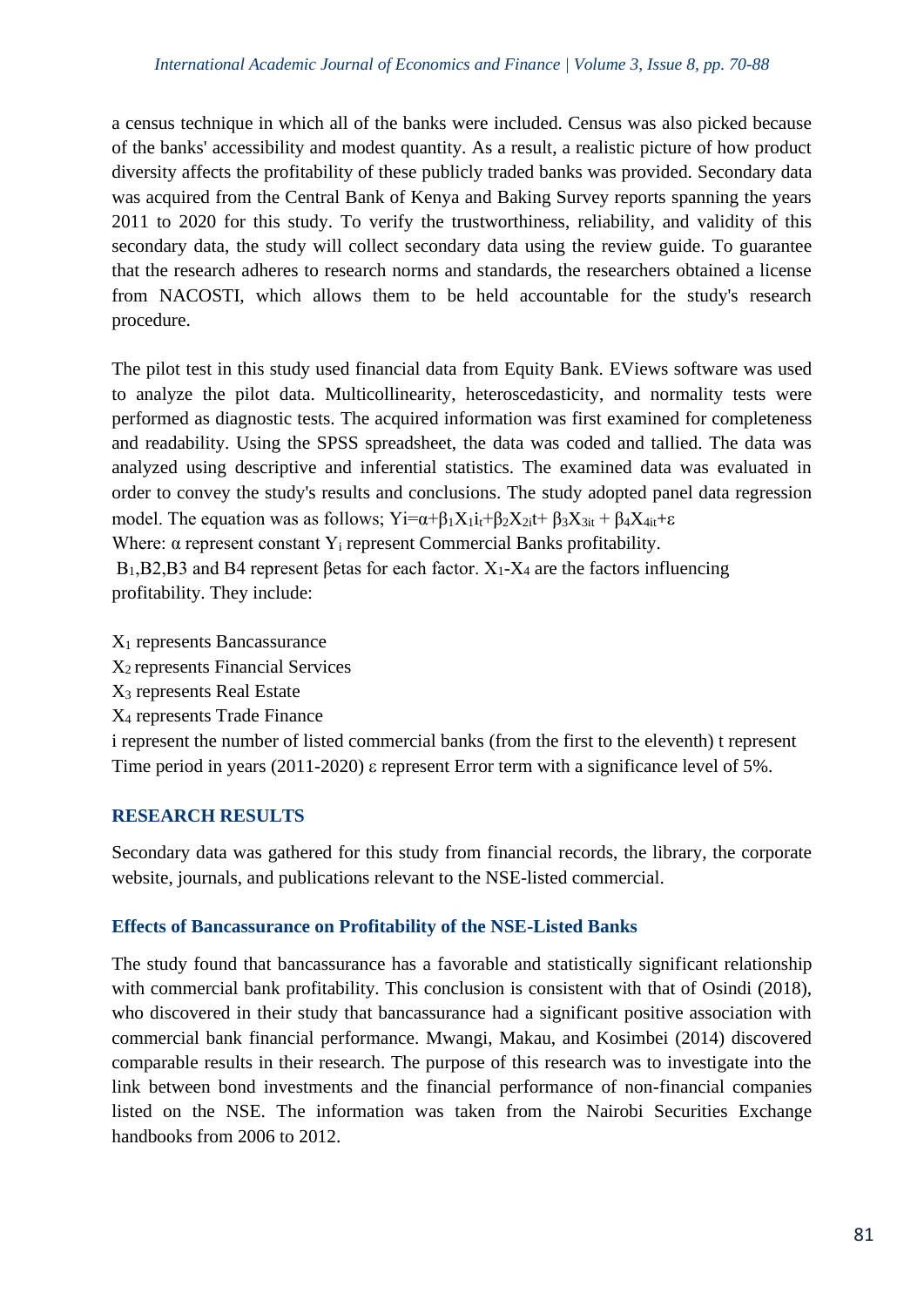#### **Effects of Real Estate on Profitability of the NSE-Listed Banks**

The study established that real estate has a statistically significant impact on commercial bank profitability. According to the regression study, real estate investing provides financial diversification advantages to a mixed-asset portfolio. As indicated by the value of R2, the model explained 59 percent of the variance in financial performance. The study found that real estate investment had a beneficial impact on the financial performance of commercial banks listed on the NSE. The conclusions of Morsink (2019), who performed a research from 2010 to 2014 to establish the link between real estate investments and profitability of 49 Kenyan insurance businesses. The study revealed that the ratio of real estate investments to total assets and profitability as evaluated by ROE had a favorable link. This conclusion matched that of Schommer et al., (2019), who looked at the implications of real estate investment in a portfolio from the standpoint of financial performance in Norway from 2000 to 2006.

#### **Effects of Financial Securities on Profitability of the NSE-Listed Banks**

The study reveals that financial securities have a positive significant link with the profitability of Kenya's listed commercial banks, according to the data. the amount of bonds traded grew over time, from a low of Kshs. 58.573 billions in 2011 to a high of Kshs. 69.183 billions in 2013. Kshs. 63.878 billions was the average yearly average. The lowest value of Treasury notes was recorded in 2015, and the highest was 690,267 millions in 2020, during a ten-year period. Between 2011 and 2012, the value of Treasury notes progressively increased, followed by a general dip between 2012 and 2015, and then a gradual increase between 2015 and 2020. Treasury notes had an average value of Kshs. 563 billions. The findings are consistent with those of Goetzmann and Kumar (2018), who discovered a substantial positive association between financial securities investment and business financial performance. Investment in financial securities is a significant source of portfolio returns and has a favorable association with company profitability.

#### **Effects of Trade Finance on Profitability of the Commercial Banks**

The study ascertained that xxx. short-term loans increased gradually, long-term loans were stable but declined, and the number of firms backed by banks increased gradually. The minimum short-term loans long-term loans number of enterprises supported in 2012, 2011, and 2012 were Kshs. 22.173 billion, Kshs. 25.226 billion, and 586,114 firms, respectively. Because banks are significant actors in foreign currency transactions, the findings were consistent with Nyokabi's (2018) findings that changes in the foreign exchange markets have an influence on bank profitability. The findings backed with Kirimi's (2012) conclusions that commissions and fees are a low-cost way for banks to create more revenue and resources. Because it has less risks than loan lending, this is a favoured source of revenue.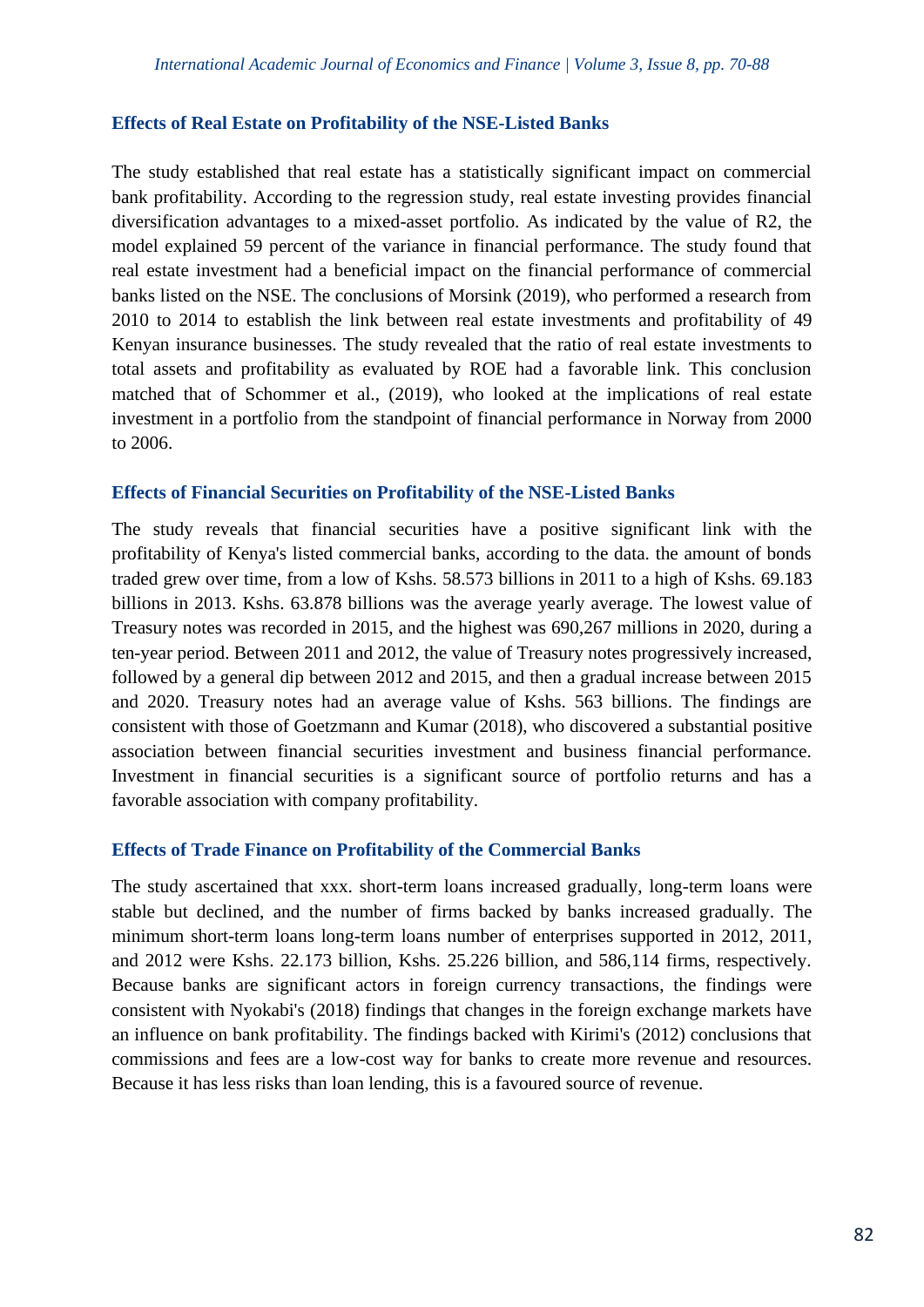|                                   |                         |                                                              |                   |                          |                           |               | Std. Error of the      |                           |  |
|-----------------------------------|-------------------------|--------------------------------------------------------------|-------------------|--------------------------|---------------------------|---------------|------------------------|---------------------------|--|
| Model                             | $\mathbf R$<br>R Square |                                                              |                   | <b>Adjusted R Square</b> |                           | Estimate      |                        |                           |  |
| 1                                 | .876 <sup>a</sup>       | .767                                                         |                   | .761                     |                           |               | .03358                 |                           |  |
| <b>Model</b>                      | <b>Sum of Squares</b>   |                                                              | df                |                          | <b>Mean Square</b>        |               | $\mathbf{F}$           | Sig.                      |  |
| Regression                        | .323                    |                                                              |                   | 3                        | .079                      |               | 83.652                 | .000 <sup>b</sup>         |  |
| Residual                          | .034                    |                                                              |                   | 36                       | .001                      |               |                        |                           |  |
| Total                             | .277                    |                                                              |                   | 39                       |                           |               |                        |                           |  |
| <b>Model</b>                      |                         | <b>Unstandardized Coefficients Standardized Coefficients</b> |                   |                          |                           |               | t                      | Sig.                      |  |
|                                   |                         | $\bf{B}$                                                     | <b>Std. Error</b> | <b>Beta</b>              |                           |               |                        |                           |  |
| (Constant)                        |                         | 2.011                                                        | .007              |                          |                           |               | 151.249                | .000                      |  |
| Bancassurance $(X1)$              |                         | .235                                                         | .026              |                          |                           | .317          | 1.852                  | .002                      |  |
| .322<br>Real Estate (X2)          |                         | .019                                                         |                   |                          | .292                      | 7.954         | .000                   |                           |  |
| .121<br>Financial Security $(X3)$ |                         | .014                                                         |                   |                          | .153                      | 1.803         | .001                   |                           |  |
| .112<br>Trade finance (X4)        |                         |                                                              | .015              |                          |                           | .167          | 1.803                  | .001                      |  |
|                                   |                         |                                                              | <b>ROA</b>        |                          | <b>Bancassurance Real</b> |               | <b>Financial Trade</b> |                           |  |
|                                   |                         |                                                              |                   |                          |                           | <b>Estate</b> |                        | <b>Securities Finance</b> |  |
|                                   | Pearson                 |                                                              |                   |                          |                           |               |                        |                           |  |
| <b>ROA</b>                        |                         | Correlation                                                  | 1                 |                          |                           |               |                        |                           |  |
|                                   |                         | Sig. (2-tailed)                                              |                   |                          |                           |               |                        |                           |  |
| Bancassurance                     | Pearson                 | Correlation                                                  | $.586***$         |                          | $\mathbf{1}$              |               |                        |                           |  |
|                                   |                         | Sig. (2-tailed)                                              | .000              |                          |                           |               |                        |                           |  |
| Real                              | Pearson<br>Correlation  |                                                              | $.349*$           |                          | .037                      | $\mathbf{1}$  |                        |                           |  |
| Estate                            |                         |                                                              | .000              |                          | .603                      |               |                        |                           |  |
| Financial                         |                         | Sig. (2-tailed)                                              | $.447*$           |                          | $.389***$                 | .117          |                        | 1                         |  |
| Securities                        | Pearson<br>Correlation  |                                                              |                   |                          |                           |               |                        |                           |  |
|                                   |                         | Sig. (2-tailed)                                              | .001              |                          | .000                      | .095          |                        |                           |  |
| <b>Trade Finance</b>              | Pearson                 | Correlation                                                  | $.530**$          |                          | $.172*$                   | .032          | $.138*$                | $\mathbf{1}$              |  |
|                                   |                         | Sig. (2-tailed)                                              | .000              |                          | .013                      | .644          | .048                   |                           |  |

#### **Inferential Analysis**

The R square value is 0.768, suggesting that bancassurance, real estate, financial securities, and trade finance account for 76.8% of NSE-listed banks' profitability in Kenya. Other factors that aren't in the model account for 23.2 percent of the variance.

The regression model (Y =  $\beta_0 + \beta_1 X_1 + \beta_2 X_2 + \beta_3 X_3 + \beta_4 X_4 + \epsilon$ ) therefore becomes.

 $Y=2.011 + 0.317X1 + 0.292X2 + 0.153X3 + 0.167X4$ 

According to the findings, a unit shift in bancassurance leads to a 0.317 rise in ROA. This was statistically significant at p 0.05 for the publicly traded investment businesses. Furthermore, the data demonstrate that a unit change in Real estate results in a 0.292 rise in ROA while the other variables, Bancassurance, Financial Securities, and Trade Finance, stay unchanged. This was statistically significant at p0.05 for the publicly traded investment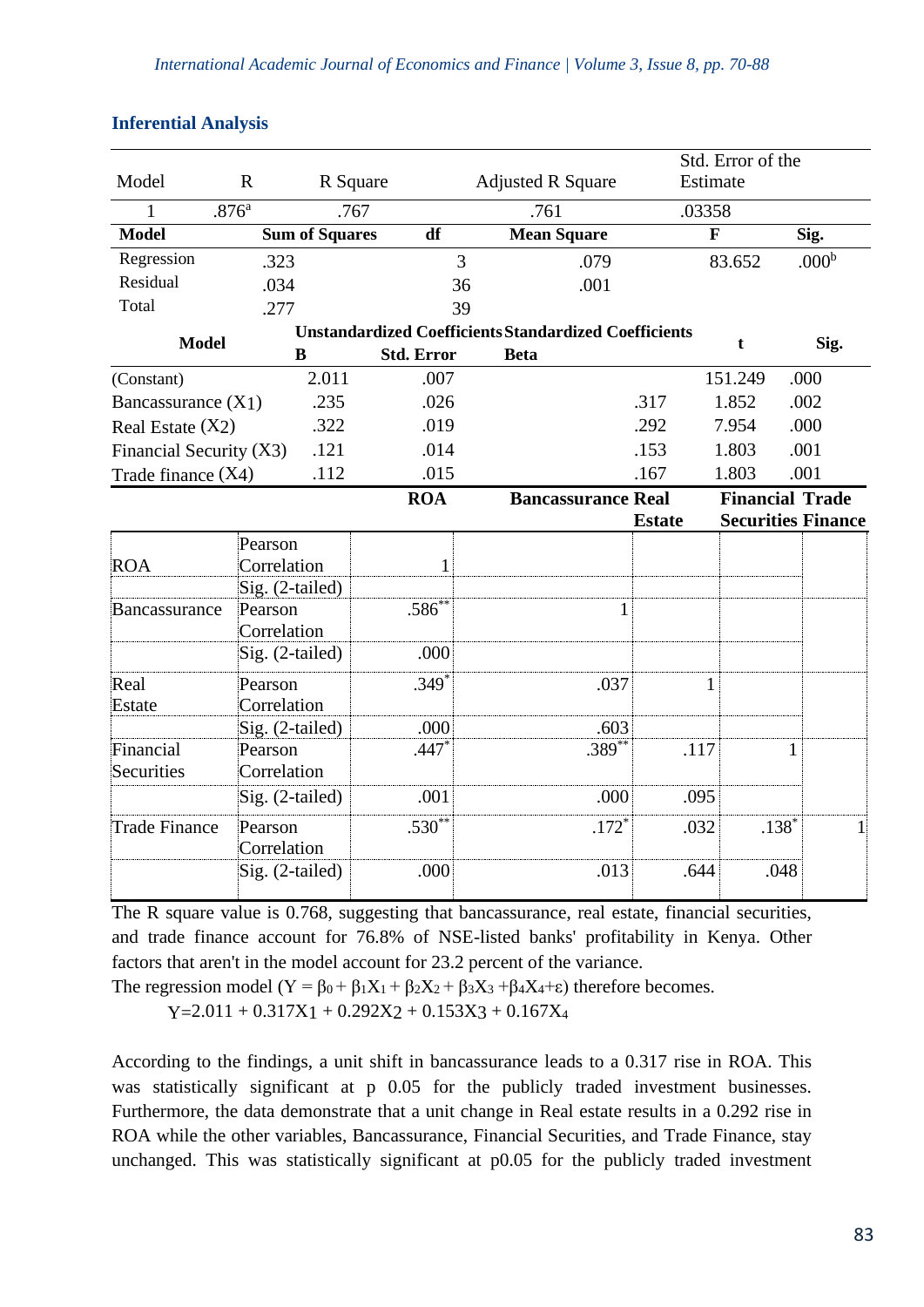businesses. An rise in ROA of 0.153 will result from a unit shift in financial securities. For the listed banks, this was statistically significant at  $p=0.05$ . A 0.167 rise in ROA might result from a unit shift in trade financing.

The findings indicate that bancassurance, real estate, financial securities, and trade finance have a favorable and substantial link, which leads to a rise in ROA, which leads to additional investment by investment businesses. According to the model, the profitability of NSE listed commercial banks in Kenya would be 2.011 if the predictor variables were held constant. According to the findings, every one unit rise in the bancassurance, real estate, financial securities, and trade finance sectors resulted in a commensurate positive growth in NSE listed commercial banks, as assessed by return on assets. This demonstrates that each facet of product diversity has a major impact on the profitability of Kenyan commercial banks listed on the Nairobi Stock Exchange.

The degree of link between commercial banks' financial performance and the independent variables in this study was determined using Pearson correlation (bancassurance, real estate, financial securities and trade finance). The study discovered that bancassurance, financial securities, real estate, and trade finance all had a positive and statistically significant association with commercial banks' financial performance, as shown in table 4.1 ( $r = .586$ ,  $p = .586$ )  $=$ .000; r =.349, p =.000; r =.447, p =.001; r =.530, p =.000).

# **CONCLUSIONS**

The study concludes that bancassurance has a major influence on the profitability of commercial banks listed on the NSE. Bancassurance has a favorable effect on the financial performance of publicly traded investment businesses. Furthermore, it was shown that real estate had a beneficial influence on commercial bank profitability. The businesses consider real estate to be an appealing investment asset, and they invest in it in order to get a complete real estate market return.

According to the research, real estate and profitability have a good and significant association. The price of residential real estate has been steadily rising. Increased job growth, money supply, inflation rate, and interest rate all contribute considerably to residential real estate values, according to the study.

The study revealed that there was a substantial association between financial securities and the profitability of NSE-listed commercial bank organizations when it came to financial securities and bank profitability. This means that banks should raise their investments in financial and equity securities on a regular basis in order to boost earnings and provide a favorable climate for businesses to develop faster. Financial securities have a favorable association with financial performance and contribute considerably to portfolio returns.

Finally, the research found that trade financing has a significant influence on bank profitability. The interest rates charged on loan products influence the lending rate to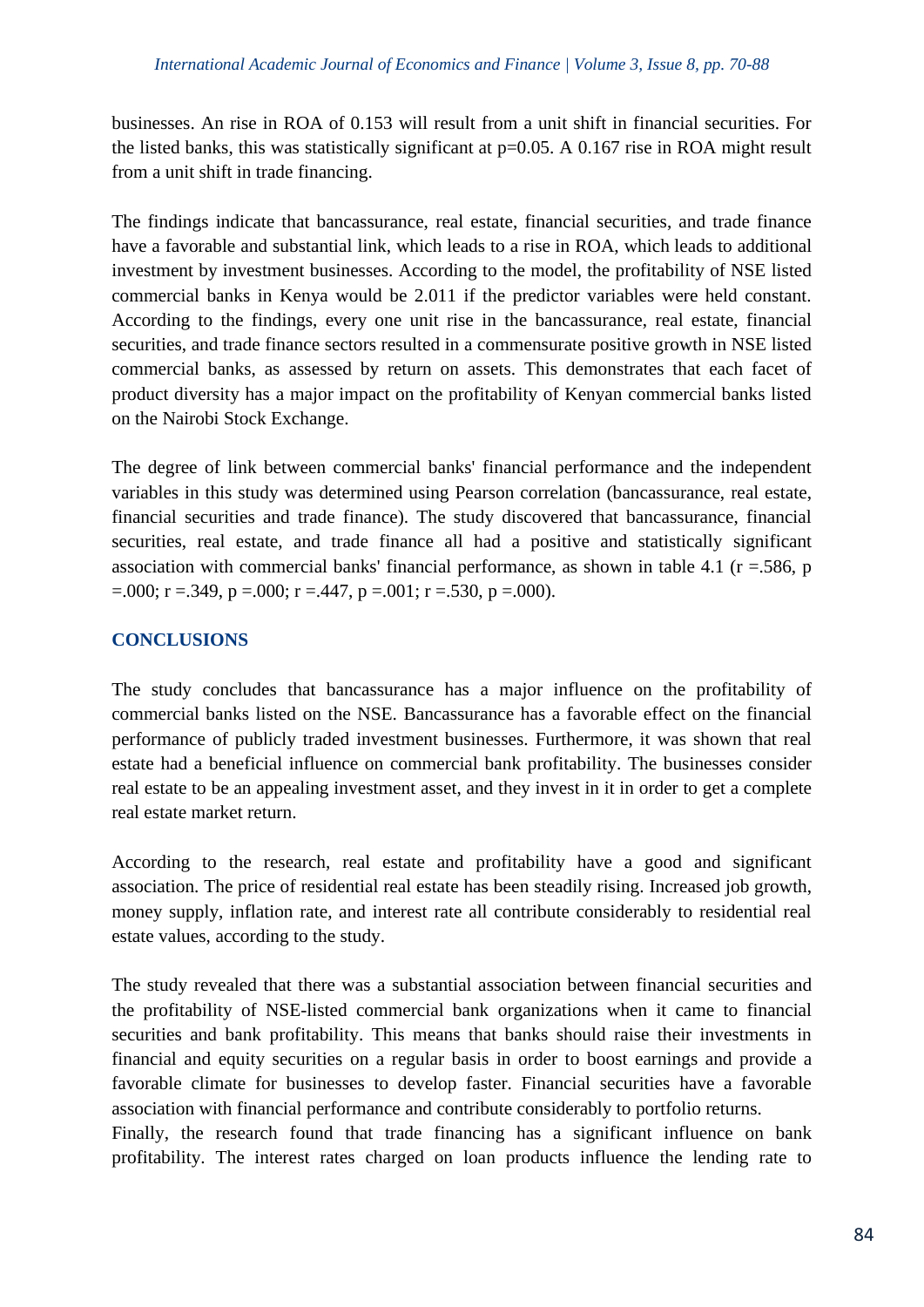borrowers and thus product accessibility; there is a link between unexpected changes in the long-term interest rate and inflation; and changes in the values of firms' interest rates contribute to changes in the financial performance of residential real estate customers.

#### **RECOMMENDATIONS**

From the findings, the report recommends that banks raise their insurance investments as a method to boost earnings. According to the report, there is a need to enhance real estate investments since they have a good impact on investment businesses' financial success. According to the survey, listed investment firms invest in real estate more than bond and equity instruments because real estate has a bigger impact on financial performance.

In addition, according to the report, investment listed banks should maintain their financial securities investments in order to improve their product variety, which would lead to higher profitability.

According to the report, the Central Bank of Kenya should set base lending rates that would allow NSE-listed commercial banks to keep their product pricing stable while without penalizing borrowers. This will aid the performance of Kenya's NSE-listed commercial banks and, as a result, the economy's development.

In overall, diversity management strategies have contributed immensely to the performance of national security institutions with special emphasis on enforcement productivity (arrests), number of crimes reported/solved, clearance rates and response times. As such, these Institutions could steer ultimately producing corporate cultures that have new perspectives, pioneering capabilities and fresh ideas necessary to survive. Creation of awareness and acceptance of all genders, sexual orientations, ethnic backgrounds, educational qualifications and corporate cultures would create diverse workplaces and enhanced organizational performance.

#### **REFERENCES**

- Abiyyu, I., Najib, M., & Asmara, A. (2020). Bancassurance Business Strategy in Life Insurance: a Case Study One of Joint Venture Company in Indonesia. *Jurnal Dinamika Manajemen,* 11(1), 103-115.
- Abuzayed, B., Al-Fayoumi, N. & Molyneux, P. (2018). Diversification and bank stability in the GCC, *Journal of International Financial Markets, Institutions and Money,* 57: 17-43.
- Ada, M.O. & Cross, O.D. (2020). Diversification Strategy and Financial Performance of Nigeria Private Firms. *International Journal of Scientific Research and Management,* 8(07): 1883- 1888. DOI:10.18535/ijsrm/v8i07.em02
- Ahmed, A. M., & Simba, F. (2019). Effect of corporate diversification strategy on corporate performance of Hashi Energy (K) LTD. *The Strategic Journal of Business and Change Management,* 6(6), 404 - 423.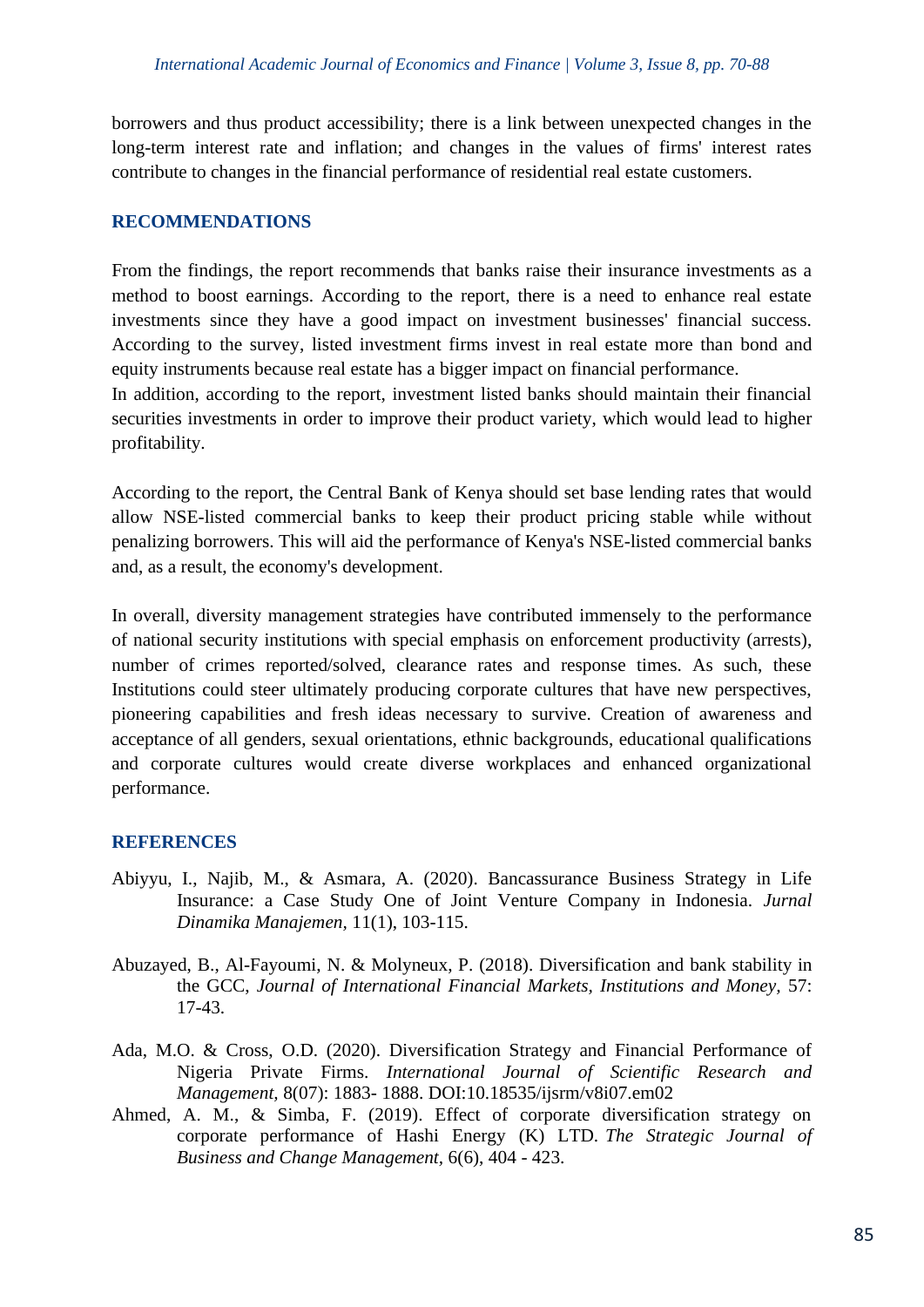- Alengo, V. O., Okello, B., & Malenya, A. (2019). Influence of product diversification on the operational performance of commercial banks in Kakamega County, Kenya. *The Strategic Journal of Business & Change Management,* 6 (2), 2342 – 2353.
- Arte, P. & Larimo, J. (2022). Moderating influence of product diversification on the international diversification-performance relationship: A meta-analysis, *Journal of Business Research,* 139(2): 1408-1423,<https://doi.org/10.1016/j.jbusres.2021.10.037>
- Buigut, K., & Soi, N. C. (2018). Effect of corporate diversification on capital structure! Evidence from listed firms in Nairobi Securities Exchange. *American Based Research Journal,* 7(2), 39-47.
- Castaldi, C., & Giarratana, M.S. (2018). Diversification strategy, branding and performance of professional service firm. *Journal of Service Research,* 21 (3), 353–354.
- Chiao, Y.C., Yu, C.M., Li, P.Y. & Chen, Y.C. (2018). Subsidiary size, internationalization, product diversification, and performance in an emerging market.
- Chukwuma, E. & Nebo, G.N. (2019). The Revised Guidelines on Bancassurance Operation in Nigeria: Marketing Implications on Patronage of Insurance Products,*Journal of Public Management Research,* 4(2);29-46.
- Deepa & Rafi, H. (2020). A Study of consumer behavior towards bancassurance and their issues affecting branch activation. International Journal of Advanced Science and Technology, 29(3s), 1655-1664.
- Delios, A., Xu, D. & Beamish, P.W. (2019). Within-country product diversification and foreign subsidiary performance. *Journal of International Business Studies,* 39 (4): 706-724.
- Devi, P. P. (2020). Bancassurance and its antecedents to customer buying intentions. In AIP Conference Proceedings.
- Duho, K.C.T. & Onumah, J.M. (2019). Bank diversification strategy and intellectual capital in Ghana: an empirical analysis, *Asian Journal of Accounting Research,* 4(2): 246- 259.<https://doi.org/10.1108/AJAR-04-2019-0026>
- Galván Vera, A., García Fernández, F., & Delgado Rivas, J. G. (2021). Product diversification and internationalization of Mexican companies. *Cuadernos de Administración,* 37(69), e2010682. https://doi.org/10.25100/cdea.v37i69.10682
- Gertler, M., Kiyotaki, N.& Prestipino, A. (2020). Banking panics as endogenous disasters and the welfare gains from macroprudential policy. *American Economic Review* 110, 463–469.
- Grazy, L.T. & Ganesan, P. (2018). Bancassurance a Growing Channel For Insurance Distribution.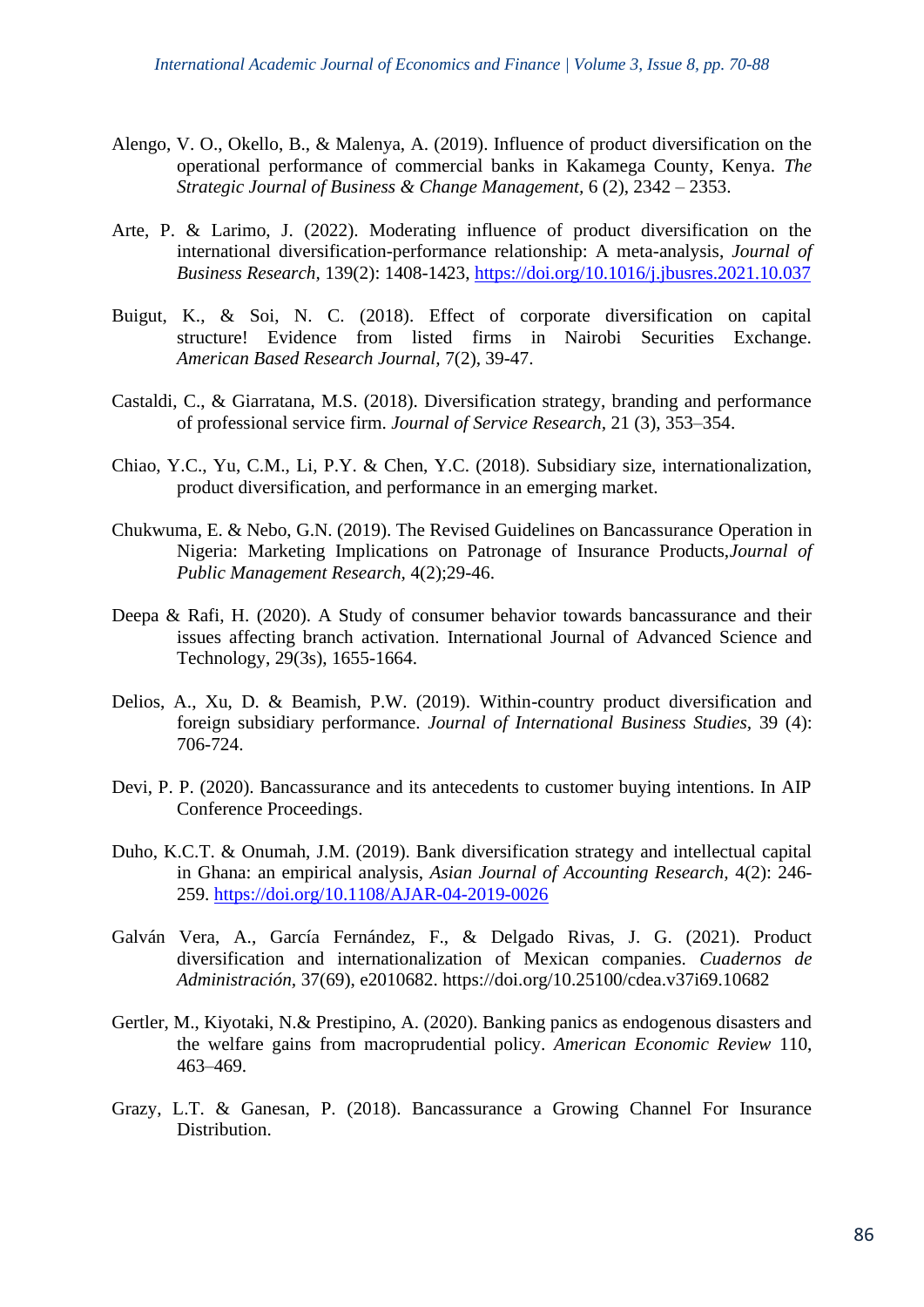- Guru, B.K. & Yadav, I.S. (2020). bancassurance life insurance in Asia: A macroeconomic perspective. *The Developing Economies* 59(1): 64–101
- Habiburrochman, Fadilah, W. I., & Zulaikha, S. (2019). Does diversification and executive compensation affect corporate values in family firm: Case of Indonesia. *KnE Social Sciences,* 3(13), 1277-1293.
- Ho, P.D., Phuong V. N. & Jamshid H.C. (2019). The impact of product diversification and capital structure on firm performance: evidence from Vietnamese manufacturing enterprises.*Journal for Global Business Advancement,* 12(1):95. DOI:10.1504/JGBA.2019.099920
- Hussein, A. K., Namiinda, B. & Murithi, M. (2020). Financial determinants of the adoption of bancassurance by commercial banks in Kenya: Case study of tier one commercial banks in Nairobi Central Business District. *International Academic Journal of Economics and Finance,* 3(5), 140-165
- Iranban, S.-j., & Hanjani, S.-M. M. (2019). The relationship between diversification strategy,capital structure and profitability in companies listed in the stock exchange by combining the data line and VAR methods. *Journal of System Management,* 5(1), 041-060.
- Kanini, S., Kibati, P. & Muhanji, S. (2019). Product Diversification and the Financial Performance of Manufacturing Companies in Kenya. *IOSR Journal of Economics and Finance (IOSR-JEF),*10(6):43-50, Available at SSRN: <https://ssrn.com/abstract=3824703>
- Li, L., Strahan, P. E. & Zhang, S. (2020). Banks as lenders of first resort: Evidence from the covid-19 crisis*.The Review of Corporate Finance Studies,* 9(3), 472–500
- Makau, M.M., & Ambrose, J. (2018). The impact of portfolio diversification on financial performance of investment firms listed in Nairobi Security Exchange Commission, Kenya: Empirical review. *International Journal of Management and Commerce Innovation,* 5 (2), 177–187.
- akoto, R. (2020), bancassurance life insurance and macroeconomic volatility in Zimbabwe, *Journal of Economics and Development,* 22(2): 229-248. <https://doi.org/10.1108/JED-11-2019-0063>
- Mawdsley, J. (2019). Considering a diversification strategy? Follow insights from HEC. *Knowledge Article*, 1-4
- Mehmood, R., Hunjra, A. I., & Chani, M. I. (2019). The impact of corporate diversification and financial structure on firm performance: Evidence fromSouth Asian countries. *International Journal of Risk and Financial Management,* 12(49), 1-17.
- Morsink, P. (2018). *The impact of corporate diversification on the capital structure of publicly listed firms: Evidence from a comparison between German and Italian firms* (Master's thesis). Retrieved from https://essay.utwente.nl/ 76698/1/Morsink\_ba\_bms.pdf